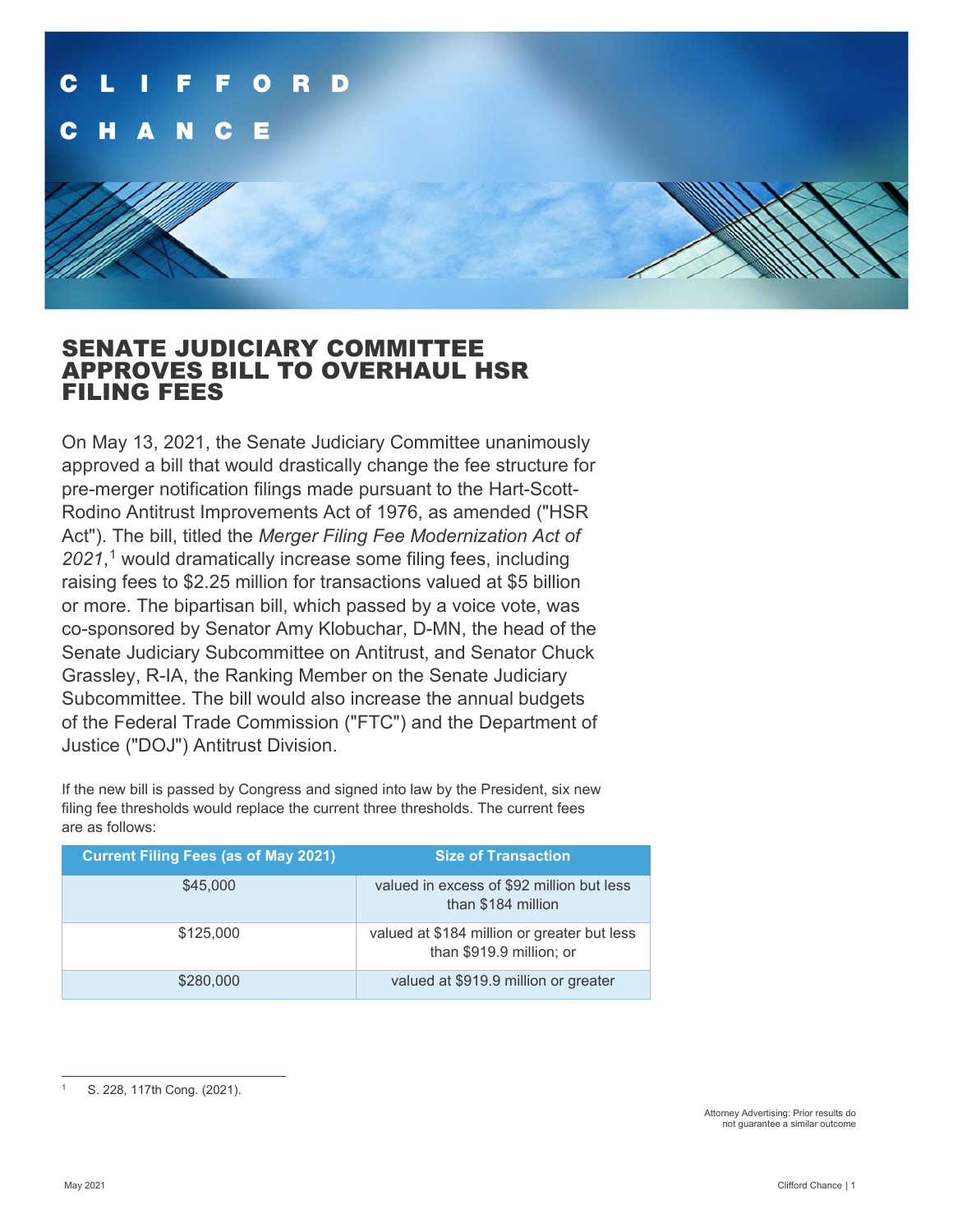### L **The Contract FFORD**

# **HANCE**

The bill's new fee structure would create the following six thresholds:

| <b>New Proposed Filing Fees</b> | <b>Size of Transaction</b>                                                  |
|---------------------------------|-----------------------------------------------------------------------------|
| \$30,000                        | \$92 million or greater but is less than \$161.5<br>$m$ illion <sup>2</sup> |
| \$100,000                       | \$161.5 million or greater but is less than \$500<br>million                |
| \$250,000                       | \$500 million or greater but is less than \$1 billion                       |
| \$400,000                       | \$1 billion or greater but is less than \$2 billion                         |
| \$800,000                       | \$2 billion or greater but is less than \$5 billion                         |
| \$2,250,000                     | \$5 billion or greater                                                      |

These changes would take effect immediately upon passage of the bill. In addition, for each fiscal year after September 30, 2022, filing fees will increase by an amount equal to the percentage increase of the Consumer Price Index ("CPI"), as determined by the U.S. Department of Labor for the preceding year, so long as the CPI increases by one percent or more.

The bill also increases the DOJ Antitrust Division's budget from \$184.5 million to \$252 million and the FTC's budget from \$330.2 million to \$418 million for fiscal year 2022.

Parties should consult with their antitrust and M&A counsel to determine the potential impact this bill may have on their transactions, particularly as to deal structure, allocation of the fee payment between the buyer and the seller, and sourcing adequate funding to accommodate for filing fees that could be as high as \$2.25 million. And while this proposed legislation affects HSR filing fees in the United States, the change could spur other competition agencies around the world to seek higher filing fees as a way to increase funding. Parties should continue to monitor updates to merger control regimes to ensure compliance and prepare the necessary filing fees for their transactions.

# **Bipartisan Support for Change**

After making it through the 22 member Senate Judiciary Committee without amendment, Senator Klobuchar released the following statement: "Our competition enforcers don't have enough resources to effectively take on multibillion dollar, much less trillion-dollar, companies. The Federal Trade Commission and Department of Justice Antitrust Division shouldn't have to fight some of the largest monopolies in history with duct tape and Band-Aids, which is why we need to provide them with more funding. With strong bipartisan support, the *Merger Filing Fee Modernization Act* has moved out of committee and onto the floor, bringing us one step closer to securing much needed additional resources for our enforcers without relying on taxpayer dollars."[3](#page-1-1)

<span id="page-1-0"></span><sup>&</sup>lt;sup>2</sup> The \$161.5 million threshold in the bill may be a drafting error if Congress meant this threshold to match the current \$184 million threshold for transactions that pay a \$45,000 filing fee.

<span id="page-1-1"></span>https://www.klobuchar.senate.gov/public/index.cfm/news-releases?ID=BD26C825-CF4C-4489-BBA6-8438D9CE5FE3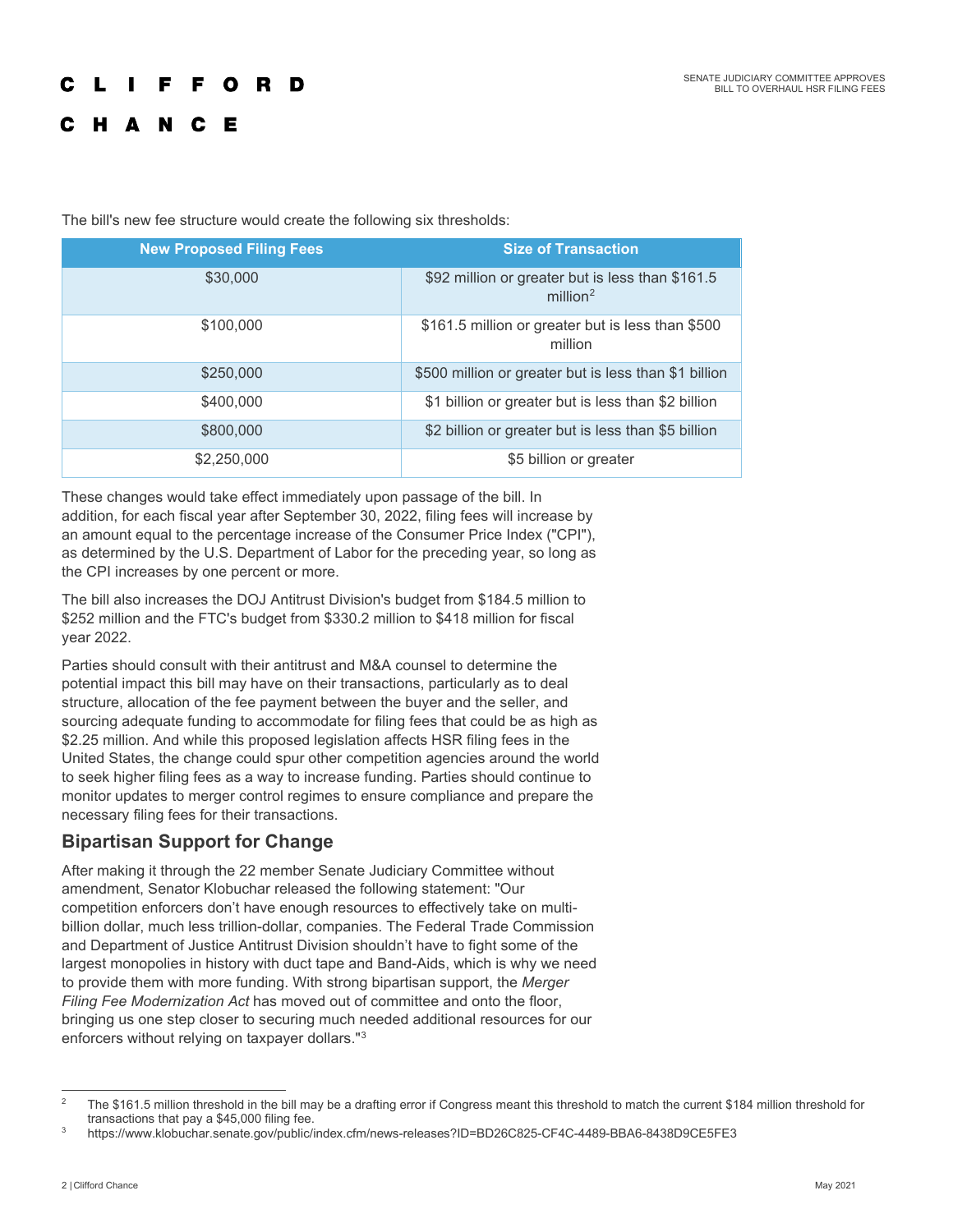#### $\mathbf{L}$  $\mathbf{L}$ F.  $\mathbf{o}$ D. D

# C H A N C E

Republican Senator Ted Cruz also welcomed the bill, noting that he was "quite disappointed by the lax antitrust enforcement we saw in the previous administration." Signaling his expectations that the agencies take a tougher stance on merger review moving forward, Senator Cruz stated, "Democrats have historically been more vigorous on antitrust than Republicans, and so perhaps that instinct, which at times can be harmful, will be positively directed towards the monopolists we have in Silicon Valley."[4](#page-2-0)

The *Merger Filing Fee Modernization Act* would mark the first update to the HSR filing fees since 2001. Whereas in 2019 a previous version of the bill failed to make it out of the Senate Judiciary Committee, this updated version is moving through Congress at a time when there is greater bipartisan support to equip the U.S. antitrust agencies with additional funding. Also on the table are other legislative proposals, such as the *Competition and Antitrust Law Enforcement Reform Act* ("CALERA") introduced by Senator Klobuchar in February, which would arm the agencies with more financial resources and relaxed legal standards. And important vacancies remain at the agencies, including the posts of Assistant Attorney General for the Department of Justice, Antitrust Division, and Chair of the Federal Trade Commission. Updated merger filing fees may just be the starting point of more changes to come.

<span id="page-2-0"></span><sup>4</sup> https://www.reuters.com/article/us-usa-antitrust-fees/bipartisan-u-s-bill-to-raise-merger-fees-for-big-deals-passes-senate-panelidINKBN2CU1U7?edition-redirect=in